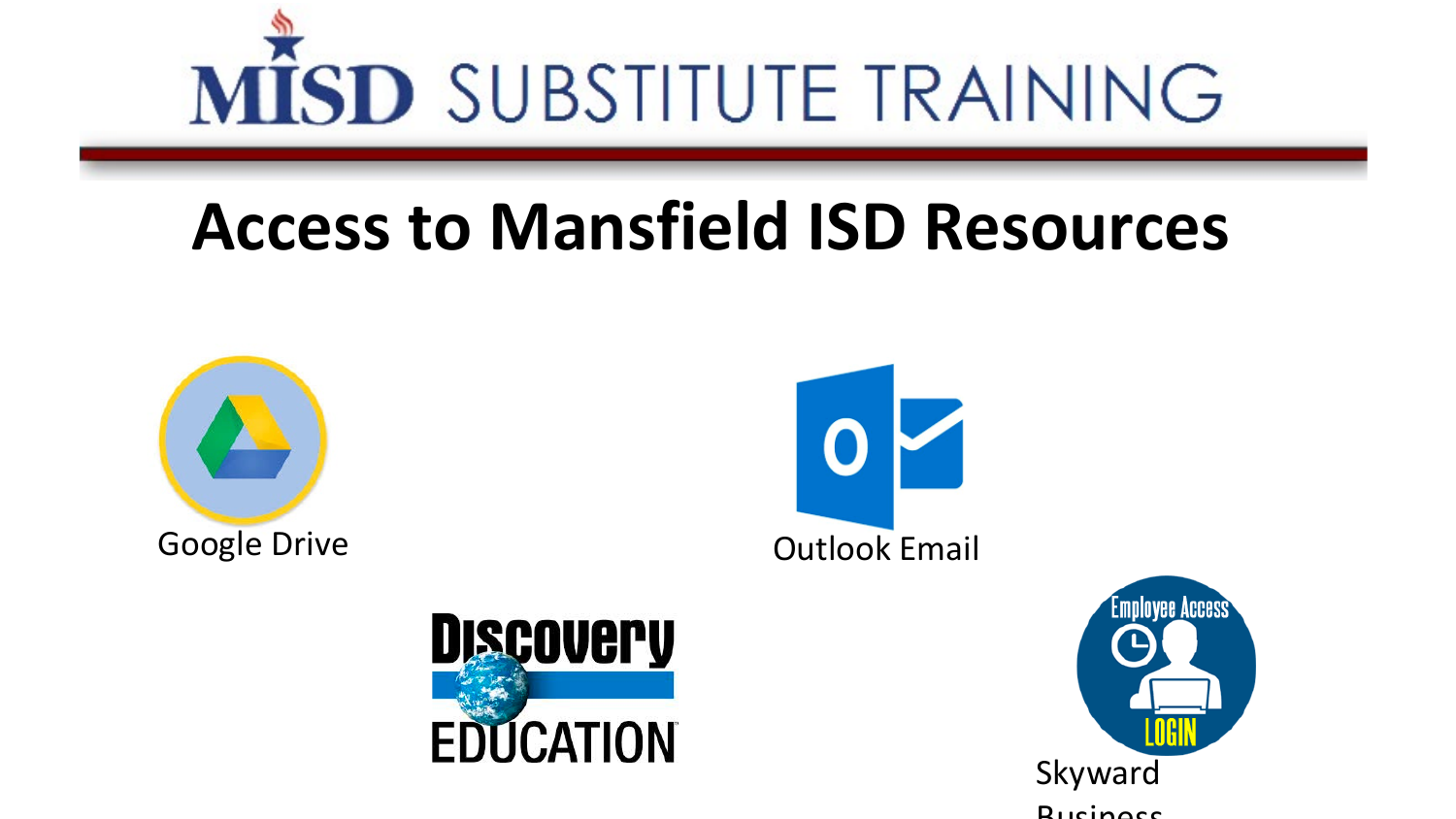



Online access to documents and files



Online access to pay and work history



District email account



A digital media management system with video resources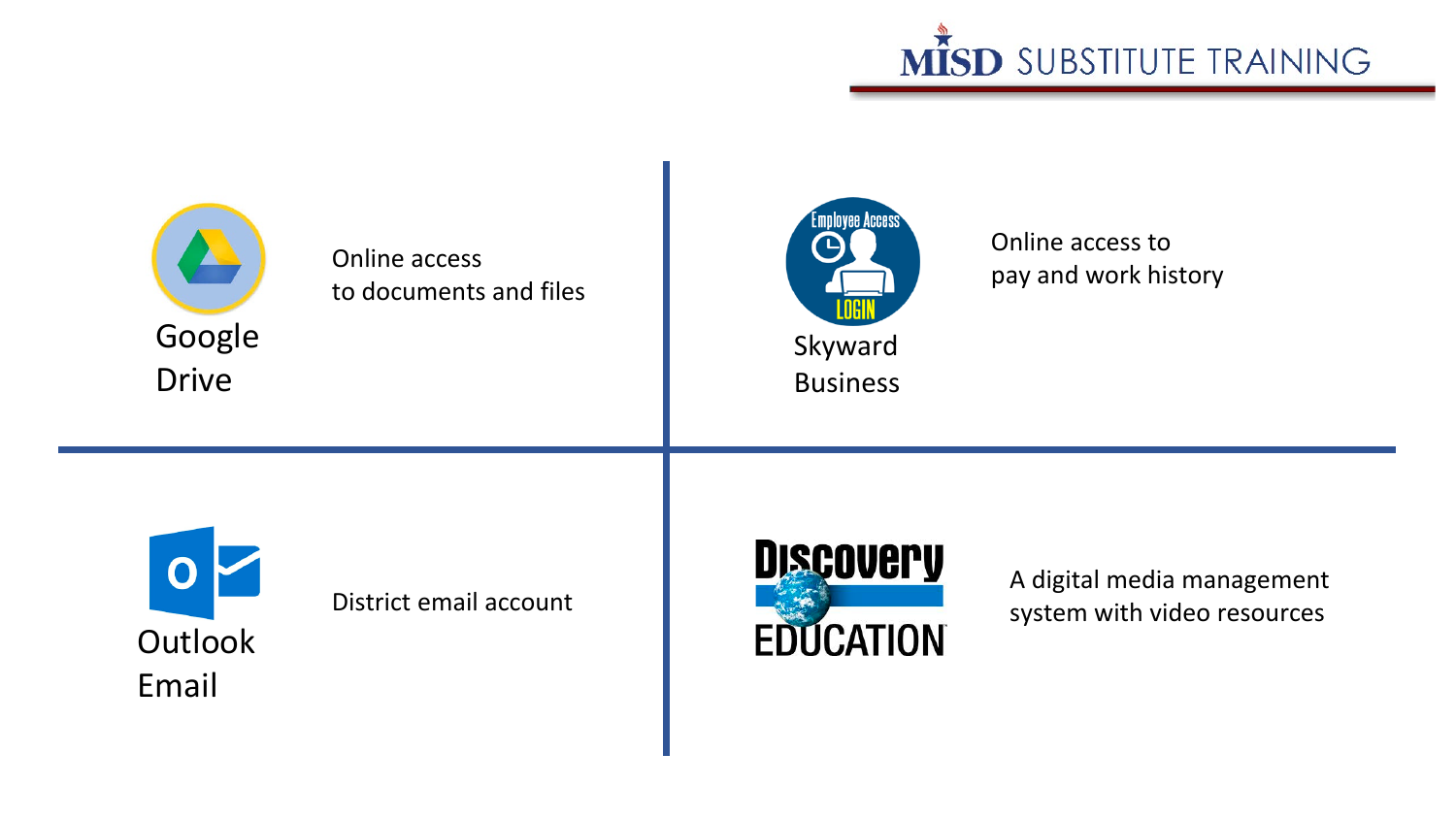# **Teacher Access vs. Substitute Access**

| <b>Product</b>                                         | <b>Teacher</b> | <b>Substitute</b>      |
|--------------------------------------------------------|----------------|------------------------|
| $\mathbf{o}$<br>Microsoft Outlook                      |                |                        |
| eduphoria!<br>SchoolObjects:<br><b>TM</b><br>Eduphoria |                |                        |
| <b>Discovery</b><br><b>EDUCATION</b>                   |                |                        |
| <b>Employee Access</b>                                 |                |                        |
| <b>You Tube</b>                                        |                | YouTube Education only |
| <b>NETFLIX</b>                                         |                |                        |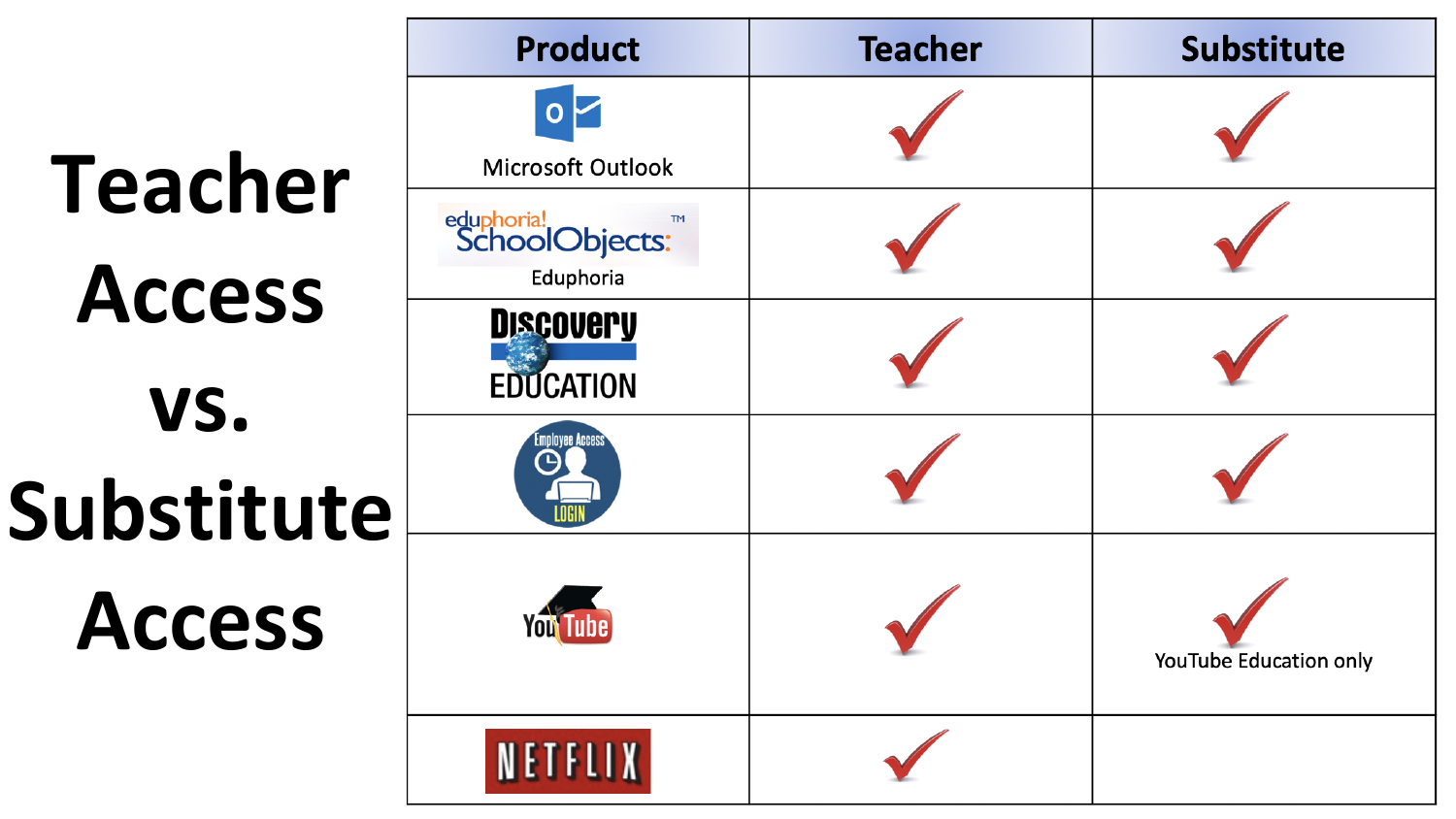

### **BEFORE** your first assignment

- ❖ Log in to a district computer before your first day of substituting
- ❖ Contact a school convenient to you to determine a day/time to use a school computer (such as the library)
- ❖ Use the log in credentials sent by **MISD Welcome email** from

the substitute office

h l

❖ Be sure to present your employee ID upon arrival at the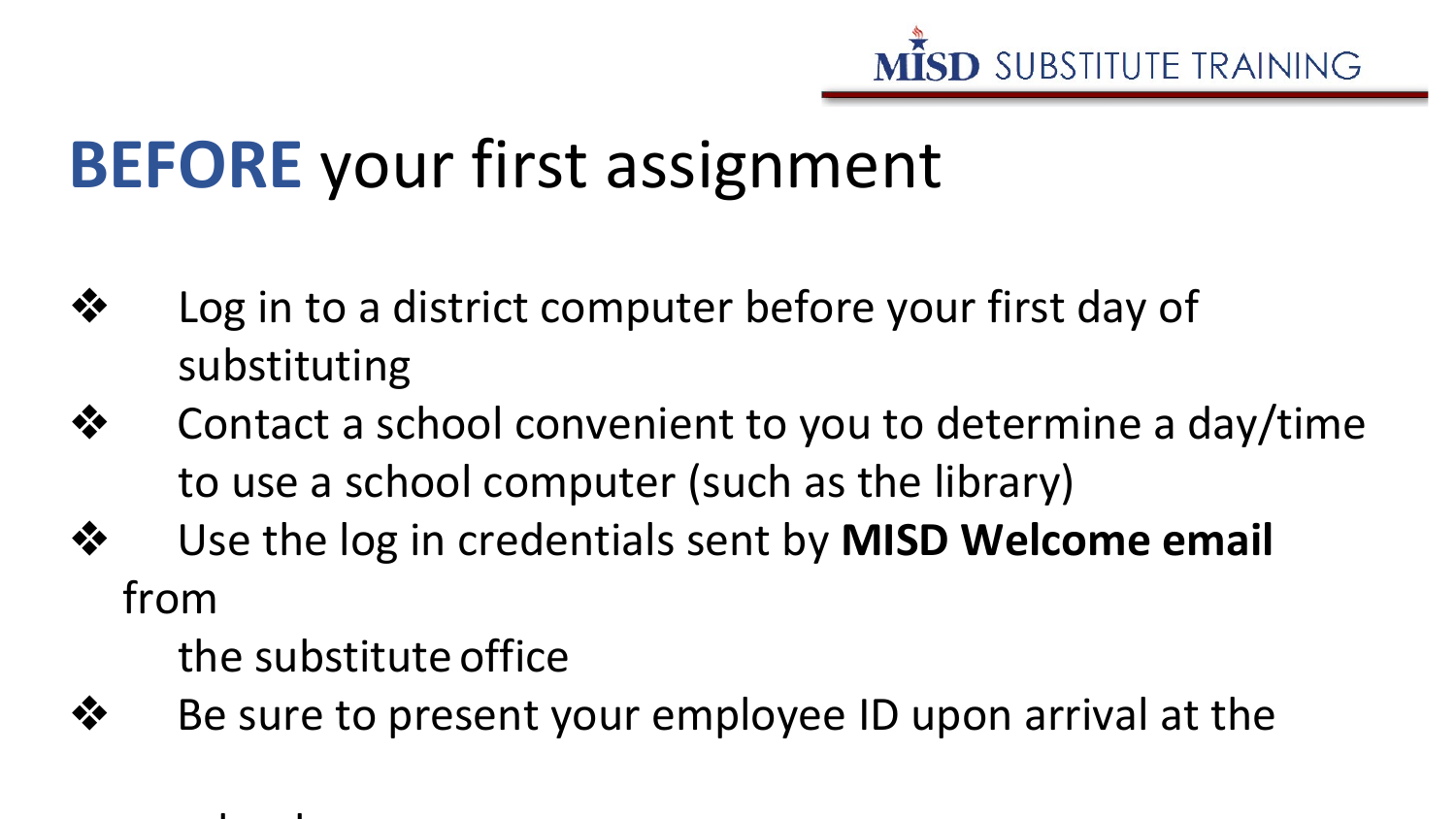

## **BEFORE** your first assignment

- 1. Log in with the username and temporary password shared in the **Welcome to MISD** email
- 2. Follow the prompt to change the temporary password
- 3. Use the following guidelines when resetting your password At least 8 characters that include 3 of the 4 listed below:
	- 1. Uppercase
	- 2. Lowercase
	- 3. Numeric
	- 4. Special, such as !,  $\omega$ , #, \$,  $*$  (found on the number row of the keyboard)
	- \*\*None of your username is accepted in your password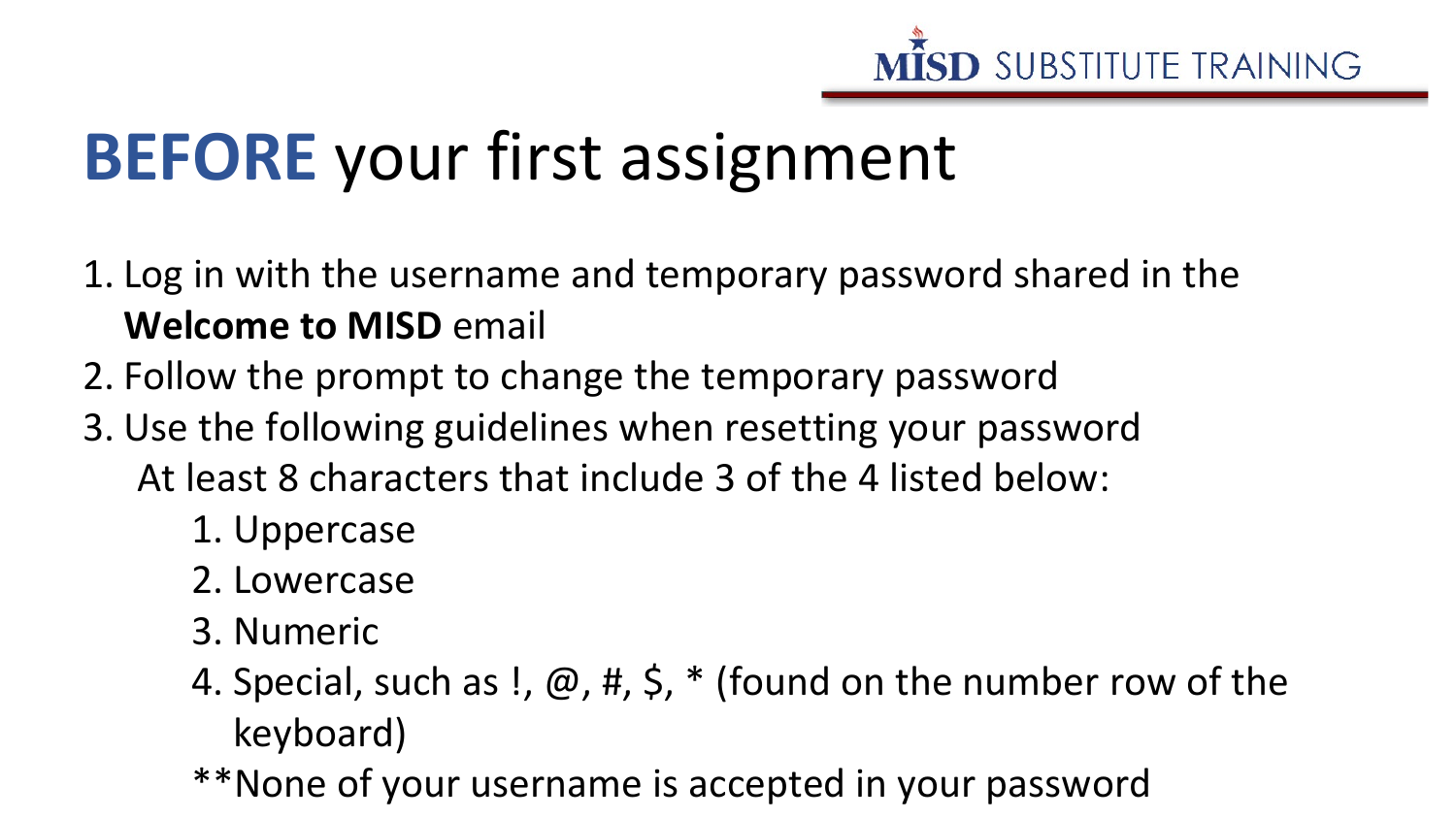



https://omaharentalads.com/explore/transparent-canvasschool/#gal\_post\_8170\_transparent-canvas-school-3.png

#### MISD Substitute Technology Training

<https://mansfieldisd.instructure.com/courses/45962>

This course is designed so users at any level can walk into a classroom and feel comfortable and should be accessed before your first assignment.

Google Chrome is compatible with Canvas.